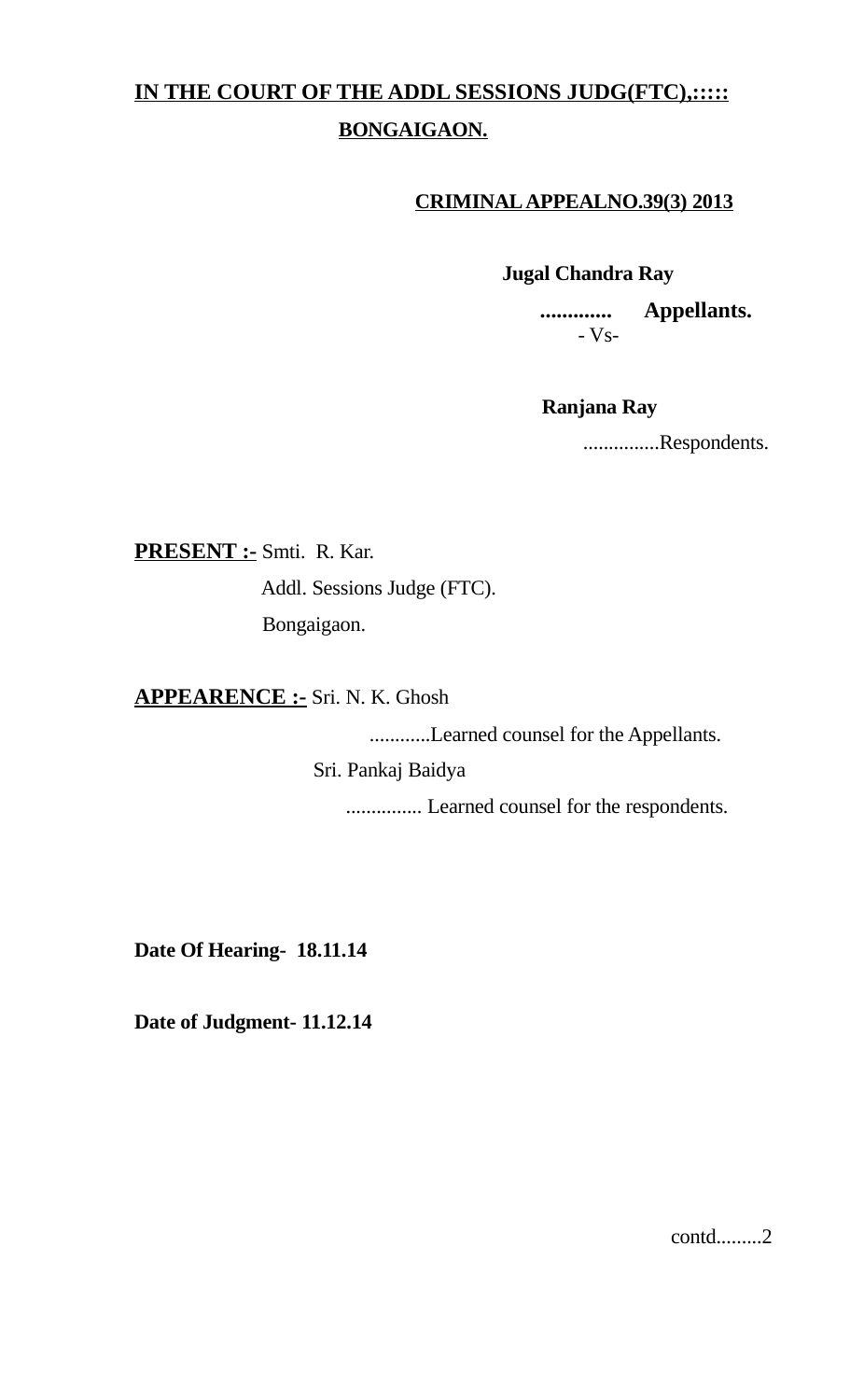:::::::::::::::::::::::::::2:::::::::::::::::::::::::::::

## **J U D G M E N T**

1. This appeal has been directed u/s 29 of the Protection of Women from Domestic Violence Act, 2005 against the judgment and order dated on 21.5.2013 passed by learned Additional Chief Judicial Magistrate Bongaigaon in CR Case No. 169/2012.

2. Brief fact of the case leading to this appeal is that the respondent being the complainant has filed one complain case vide CR Case No. 169/2012 u/s 12 of the Protection of Women from Domestic Violence Act, 2005 against the appellant/respondent before the court of learned CJM Bongaigaon seeking relief u/s 18,19,20 and 22 of the said Act. Learned Additional CJM after receiving the case on transfer conducted trial and vide impugned judgment and order allowed the petition.

3. Being highly aggrieved and dissatisfied with the impugned judgment and order the appellant has preferred this appeal on various grounds as mentioned in the memo of appeal. Some of the main contentions as raised in the memo of appeal are as follows:-

(1) It is contended that learned court below has not properly appreciated the evidence adduced by both the parties and as such the impugned judgment and order is liable to be set aside.

(2) It is also contended that learned court below has failed to ascertain whether the complainant is the legally married wife of the appellant/respondent or not and as such the impugned judgment and order is liable to be set aside.

Contd....3

::::::::::::::::::::::::::3:::::::::::::::::::::::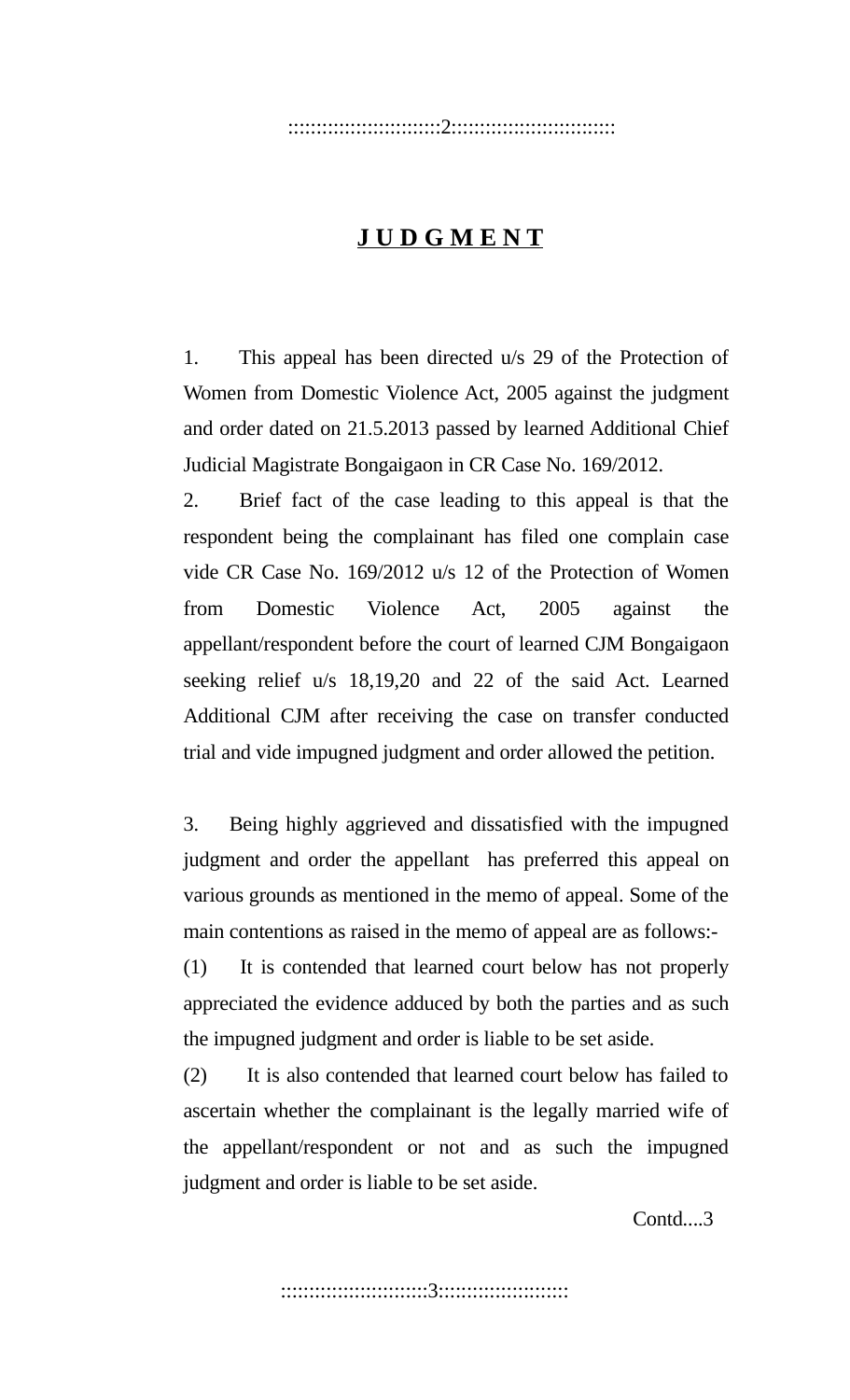(3) On other grounds also its prayed to set aside the impugned judgment and order.

4. I have heard submission of both sides and gone through the LCR as well as the impugned judgment and order.

5. It is the contention of the appellant side that the complainant has failed to prove the marriage between both the parties. Learned counsel for the appellant has submitted that as per provision of the Protection of Women from Domestic Violence Act, 2005 strict proof of marriage is necessary.

6. Learned counsel for the respondent on the other hand has submitted that learned court below has rightly appreciated the evidence and materials on record and arrived at just finding and as such same does not require any interference.

7. Now as per evidence of the complainant, Ranjana Ray  $\omega$ Sarkar (pw-1), on 25.7.2010, the respondent by way of love and affection took her at his job area at Siliguri and performed marriage with her and kept her at his quarter and they resided there as husband and wife leading happy conjugal life. During their conjugal life the respondent did not tell her that he is a married person and has another wife at village Chatipur. When the complainant ask the respondent about their proof of marriage then on 6.01.2011 the respondent took her before the Notary, Government of India at Siliguri court and made one affidavit showing joint declaration that both of them are husband and wife and their marriage was solemnized on 25.07.2011. The complainant also stated in her evidence that after giving birth of a male child the respondent brought her from Siliguri to his village Chatipur and kept her at his elder brother's house and there they lead conjugal life till one and half months and during that period she came to know that the respondent has another wife.

Contd....4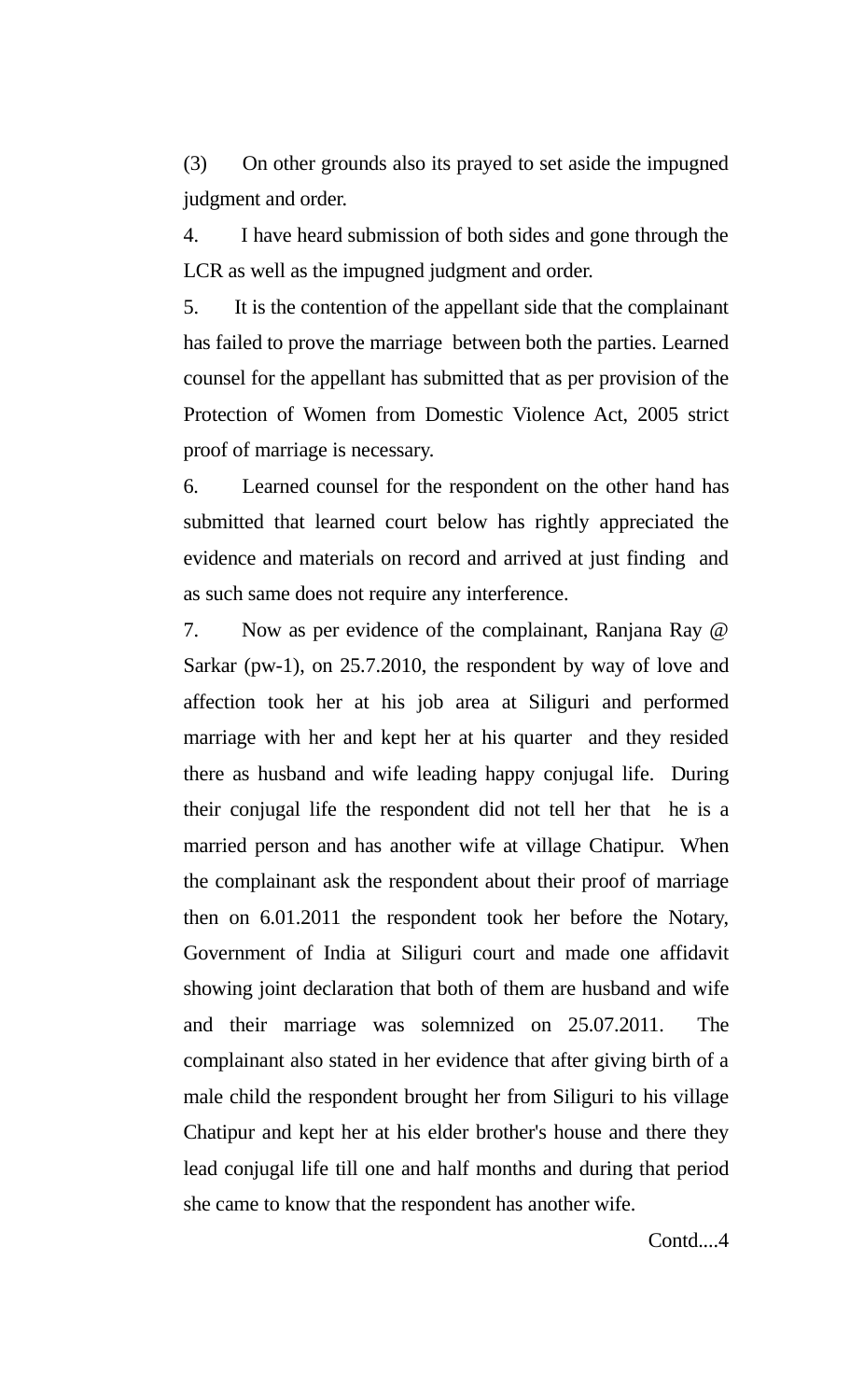While she asked the respondent about his another wife then he tortured her physically and mentally and did not provide her and her minor son proper food, clothes, and medicine etc and the respondent demanded Rs. 1,00,000( one lac) from her father's house and as she could not fulfill the demand the respondent thrown her out from his house and then finding no alternative she took shelter in her father's house. In her cross-examination also she has stated that on 25.7.2010 her marriage with Jugal Chandra Ray was performed in a shiv mandir at Siliguri. They lived as husband and wife for two and half years in a rented house of one Amulya Sarkar. Respondent side has given suggestion to pw-1 that no marriage was performed between the complainant and the respondent and she did not give birth to any child but said suggestion was denied by her. pw-2 Manindra Sarkar has corroborated the evidence of Pw-1.

8. Evidence of Jugal Chandra Ray Dw-1 and evidence of Dw-2 Champa Bala Ray are denial of all alligations as raised by the complainant. Dw-2, Champa Bala Ray is the sister-in-law of the appellant/respondent. Now the complainant has exhibited certain documents out of which Ext-2 is the affidavit sworn by Jugal Chandra Ray and Ranjana Sarkar before the Notary, Government of India at Siliguri. Ext-3 is the birth certificate of Rituraj Ray son of the complainant. Said certificate has been issued by the registrar of Births and Deaths, office of the Joint Director of Health services, Chirang, Kajalgaon. From Ext-3 it appears that father's name of Rituraj Ray has been entered as Jugal Chandra Ray. It is evident from the cross-examination that the respondent has not challenged Ext-2 and Ext-3.

Contd....5

:::::::::::::::::::::::::::5::::::::::::::::::::::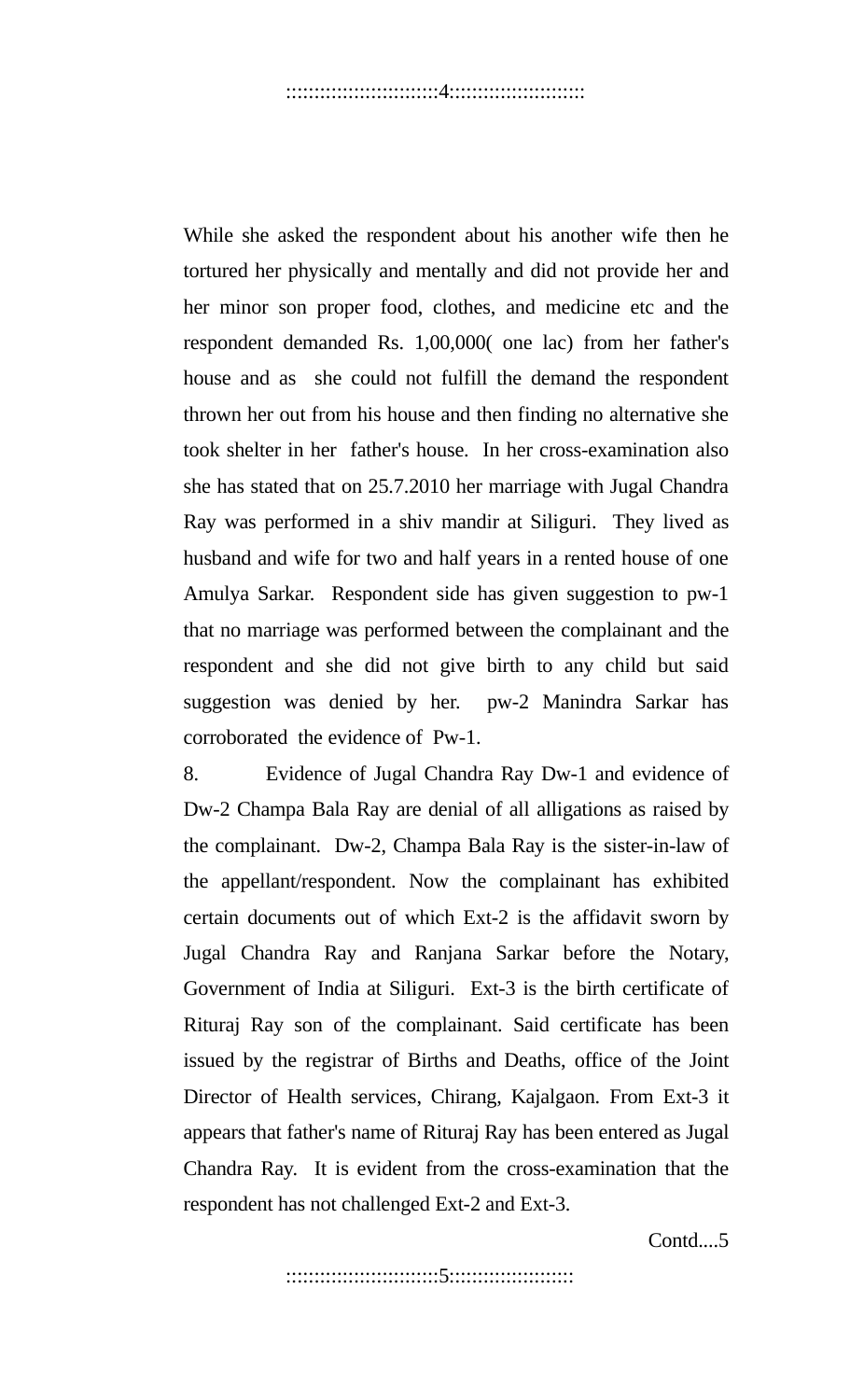9. From the evidence of Pw-1 the complainant it is evident that she came to know that during her stay in the residence of the elder brother of the respondent at village Chatipur. She came to know that the respondent has another wife.

 10. Now marriage between the complainant and the respondent may not be valid but from the evidence and materials on record it is established that both the complainant and the respondent resided as husband and wife at Siliguri, the work place of the respondent as well as in the house of his elder brother and it is also established that the complainant gave birth to a male child.

 11. As per provision of Protection of Women from Domestic Violence Act strict proof of marriage is not necessary. It is sufficient if both the parties lived together through a relationship in the nature of marriage. In the instant case from the evidence it is established that the appellant not only lived with the respondent/complainant at his work place at Siliguri as well as in the house of his brother at this village but also out of their relation a male child was born. Appellant has failed to rebut Ext-2 . Ld court below has appreciated evidence in respect of each and every aspect and rightly held that the respondent has failed to establish his plea of defence.

12. Considering all aspect I have arrived at the finding that Ld court below has not committed any illegality or infirmity in passing the impugned Judgment and as such same does not require interference in appeal.

13. In the result appeal is dismissed.

14. Send back the LCR along with the copy of this Judgment.

Contd....6